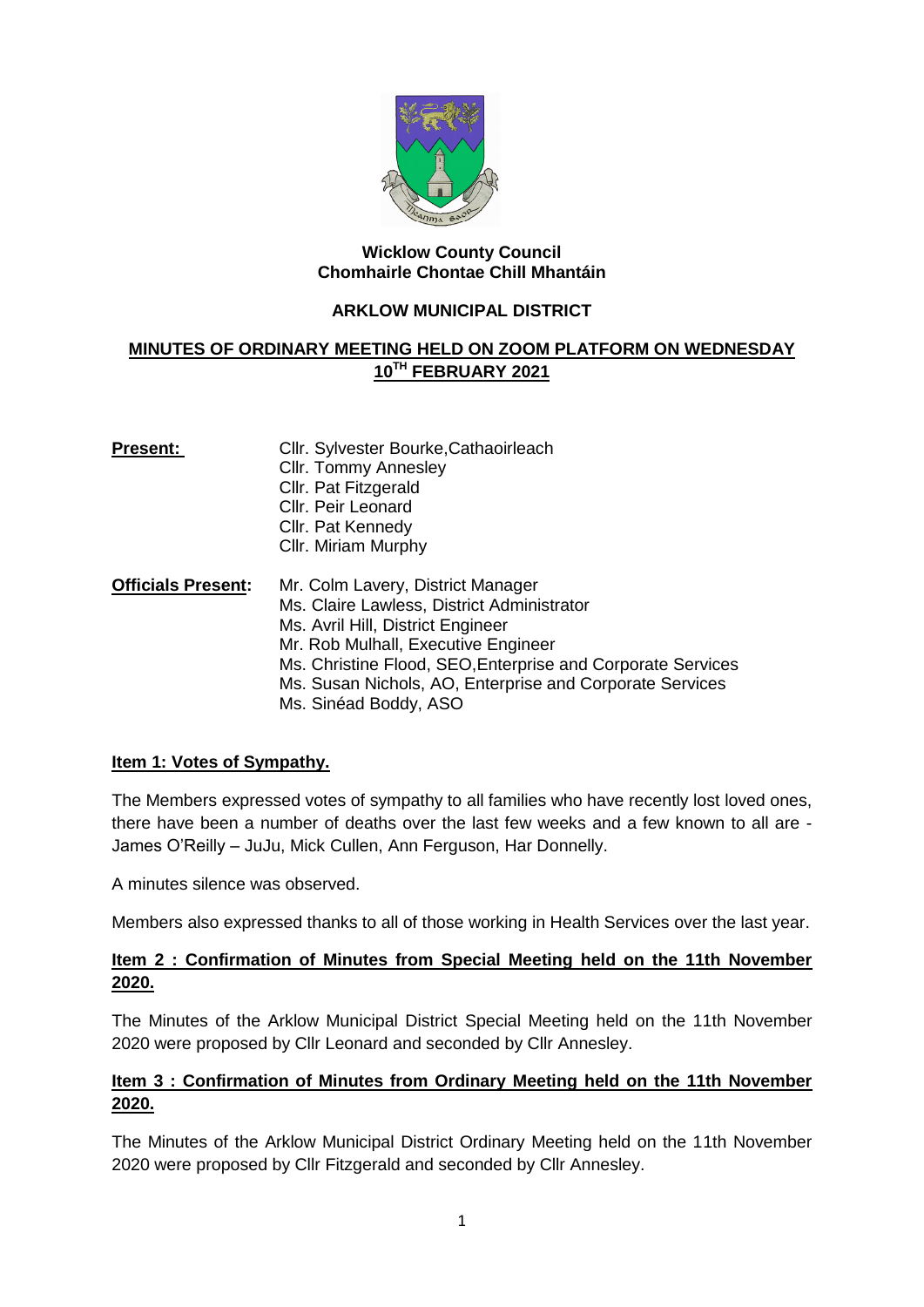## **Item 4 : Confirmation of Minutes from Special Meeting held on the 28th January 2021.**

The Minutes of the Arklow Municipal District Special Meeting held on the 28th January 2021 were proposed by Cllr. Annesley and seconded by Cllr. Leonard.

#### **Item 5 : Matters Arising.**

No matters arising.

**Item 6 : To consider report in accordance with Part 8 of the Planning and Development Regulations 2001 – 2006 (as amended) in respect of the proposed development of a Community & Enterprise Centre at St. Joseph's, Rathdrum, Co. Wicklow, site adjacent to St. Saviour's Church.**

Cllr Bourke invited Cllr Kennedy to brief the members on the proposal.

Cllr Kennedy informed the meeting that this idea started locally in Rathdrum and is years in the making - the final concept will include a community centre with an economic side to it. Currently there is nothing in the town for young people who are not involved in sports and this development will attempt to harmonise that.

The introduction of hot-desking in the centre will bring life back into the town centre which has become stagnated over the last number of years. The centre is an exciting project for the town and will accommodate all age groups and will provide an access point for a range of services.

This project has been realised with input from WCC staff including the Chief Executive, District Manager and staff from the Economic Development Unit – No stone was left unturned and the community expressed heartfelt thanks for that. Also noted were thanks to staff for work on the RRDF funding application which will change the town.

Cllr Kennedy requested the support of the members and formally proposed the Part 8 application.

Cllr Fitzgerald seconded the proposal and re-iterated that the development would be good for Rathdrum. Cllr Annesley acknowledged at the hard work gone into this project and was assured that it was welcomed by the wider community. Cllr Bourke noted that he had been speaking to a local businessman from Rathdrum and he had such praise for the work done to get this project to this stage and stated that we are all on the same team on this.

Cllr Leonard commented that Rathdrum is a beautiful little village and asked if there was a plan drafted for who could use the building and how they would be given access to use the premises.

Cllr Murphy said it was great to see the plan in place and it would be a bonus for young and old alike and would bring the community together and shows commitment to the development of rural towns.

Christine Flood SEO, on behalf of WCC, colleagues and members, commended the team effort in getting this project to this stage. This will be a community and enterprise centre for all and the proposed management of the centre will be in the form of a Board of Management. The centre will house a small enterprise hub, a kitchen for community use, an ice-cream parlour and a multi-purpose space, to name a few potential uses.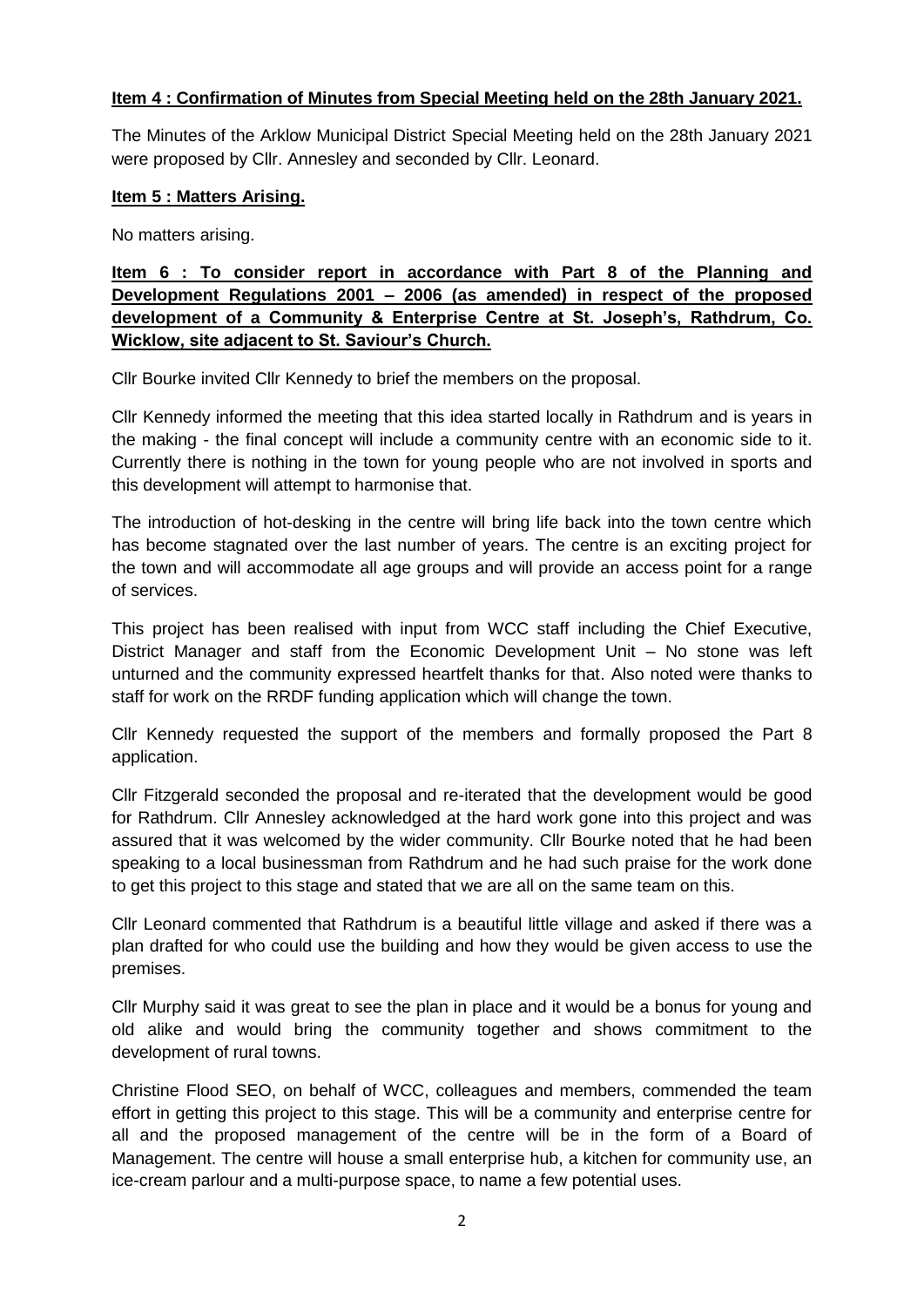Cllr Murphy requested that Changing Places facilities are included in the final plan  $-$ Christine Flood replied that this could be considered at the detailed design stage and that space would be available to consider this. Cllr Leonard asked that facilities for artists are also considered with rooms/working spaces made available for artists and a craft area. Christine Flood SEO confirmed that the multi-purpose area could have many uses and that the area on site where the two older buildings are, could be renovated and the courtyard area could possibly be used for crafts purposes. This could be a possibility further down the road.

Cllr Bourke enquired about how the project was to be financed – Christine Flood SEO confirmed that an application for funding had been made under the RRDF funding scheme - 3m – with WCC making provision for the 10% match funding required. Cllr Bourke commented that the project was 'shovel ready'. Cllr Leonard stressed the need to have a good business plan in place to enable the centre to sustain itself into the future.

The members unanimously approved the Part 8 application -

| Name                   | For/Against |
|------------------------|-------------|
| <b>Cllr Bourke</b>     | For         |
| <b>Cllr Annesley</b>   | For         |
| <b>Cllr Fitzgerald</b> | For         |
| <b>Cllr Kennedy</b>    | For         |
| <b>Cllr Leonard</b>    | For         |
| <b>Cllr Murphy</b>     | For         |

# **Item 7 : To consider report in accordance with Part 8 of the Planning and Development Regulations 2001 – 2006 (as amended) in respect of the proposed development in Redcross Village - Main Street Improvement Works.**

Cllr Bourke invited Rob Mulhall to brief the members on this project.

Rob Mulhall EE confirmed that a community group from Redcross were successful in applying for TVR funding and were allocated a grant of €80,000. WCC have since set about putting together a design following a number of meetings with residents – from those meetings it was agreed to engage the services of a conservation engineer with a view to retaining the cobbled drains that run along the Main Street.

The main issues to be addressed are –

- Footpaths
- Definitive roadway with pedestrian safety considerations.
- Traffic through the village location of restaurant invites spurious parking as there are no road markings – need for defined parking areas.
- Need to close in Main St. width to discourage speeding through the village 5.5m
- Install a pedestrian crossing no lights.
- Address a pinch point (wall of residential property on roadway) by installation of a buildout to allow for an uninterrupted footpath.
- $\bullet$  Put in place a yield/give way system  $-$  flow of traffic is quiet in general and lends itself to this option.
- Prioritise pedestrians.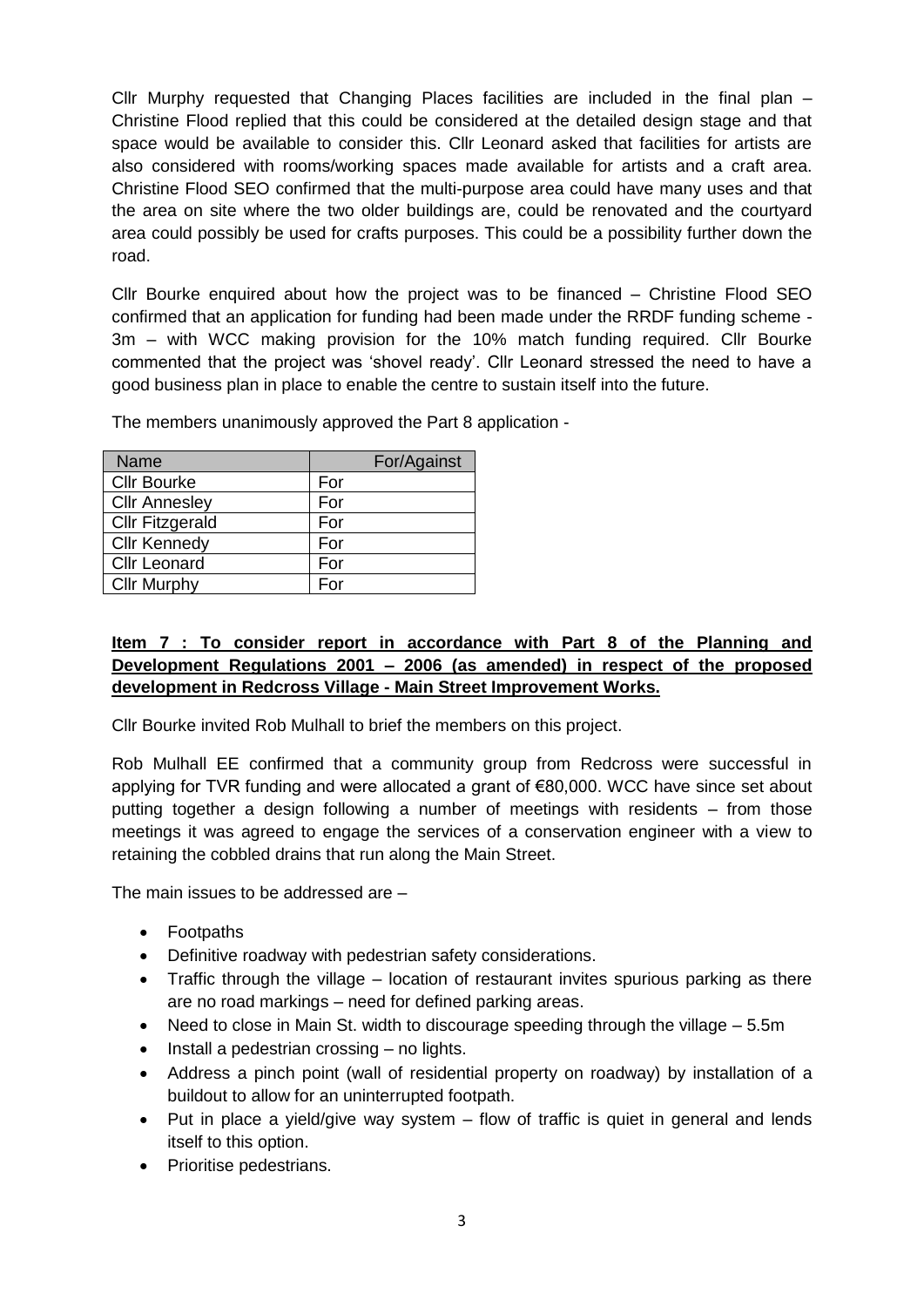- $\bullet$  Public lighting ducting and sleeves for future use.
- Measures for visually impaired at crossing

Cllr Bourke said it was an excellent plan – huge effort taken.

Cllr Leonard said it was great to see a plan to preserve the cobbled drains and consideration given to protecting the heritage of the village and requested that the plan would also include the future installation of charging points for electric vehicles. Rob Mulhall confirmed that this would be considered and would not impact on the current Part 8 plan.

Cllr Kennedy asked if contractors would be required for the restoration works on the drains – Rob Mulhall EE confirmed that these would be a feature only and the existing design would be sufficient and they would little or no maintenance.

Cllr Murphy agreed that the plan was a good one and referred to the AMD meeting held in Redcross and the presentation from the community group – great to see it come to reality and a great improvement for the village – thanks to Rob and John Bowes for their input.

Rob Mulhall EE confirmed that tendering process should begin in April – Covid dependant – and the works would take a couple of months to complete.

The Part 8 was proposed by Cllr Bourke and seconded by Cllr Murphy.

| <b>Name</b>            | For/Against |
|------------------------|-------------|
| <b>Cllr Bourke</b>     | For         |
| <b>Cllr Annesley</b>   | For         |
| <b>Cllr Fitzgerald</b> | For         |
| <b>Cllr Kennedy</b>    | For         |
| <b>Cllr Leonard</b>    | For         |
| <b>Cllr Murphy</b>     | For         |

The members unanimously approved the Part 8 application -

#### **Item 8 : District Engineers Report.**

Avril Hill DE updated the members –

Confirming that the status of the footpath jobs are as follows –

Avoca - 100% complete Aughrim – 100% complete Rathdrum – 90% complete

The status of the following projects remains unchanged due to Covid-19 restrictions –

Local Improvement Scheme – Shroughmore (50% complete) Savilles Cross – Pedestrian Crossing (60% complete)

Other essential works such as housing repairs, street sweeping, pothole repairs and drainage works are currently being undertaken.

Cllr Kennedy fully welcomed the installation of the pedestrian crossing at Saville's Cross and asked when AMD expected to secure funding for the next set. The footpaths from Avoca to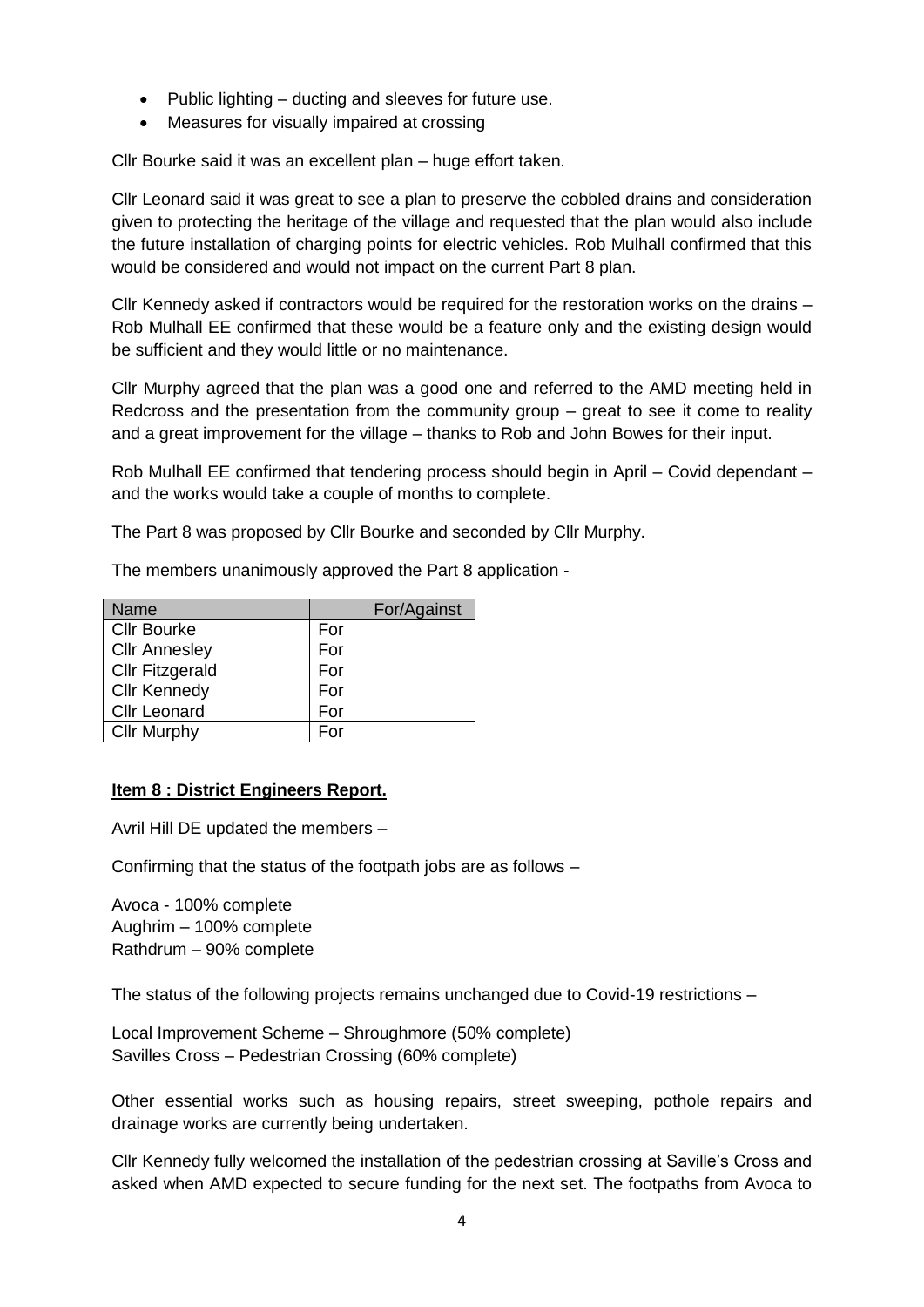Rathdrum have been a huge benefit to locals. He asked the DE if there was emergency funding available for roads – after recent weather events the rural roads are in a dreadful state and need repairs. Avril Hill DE replied that AMD were conscious of this as the flooding caused additional wear and the roads programme would be prioritised. Rob Mulhall EE suggested that further funding for crossings would be sought under next NTA package. Colm Lavery DM confirmed that an application has been made by WCC and allocations have not yet been announced. WCC will continue to apply for funding. Cllr Murphy suggested that the members need to push this with TD's as it is not just damage caused over the last few weeks – needs to be pushed nationally. Cllr Bourke confirmed that this could be considered once the announcement from the NTA was received.

Cllr Bourke asked for an update on other IPB works in Rathdrum and Rob Mulhall EE confirmed that the contractor was on site and carrying out repairs at the moment and the challenge there was getting everything completed.

Cllr Leonard asked if the EE and DE could put together an audit/list of outstanding works versus the deficit in district funds. Both agreed that this could be done. Cllr Fitzgerald asked that the rural roads on the outskirts of Arklow town are included in this report also.

Rob Mulhall EE confirmed that there was no denying that the quantity of rural roads in need of repair will work against AMD getting all on the priority list – availability of funding streams also pushes some down the pecking order. Cllr Murphy said that people are paying taxes and that we should be pushing for these repairs and shout for those who have been forgotten – areas with schools and villages are heavily trafficked and need to be looked after.

Cllr Bourke asked that the members are kept informed early of the areas that will not be reached this year.

#### **Item 9 : To discuss Estates Development Grants for 2021.**

Claire Lawless DA informed the members that this year's estate funding scheme is open for applications and the closing date for receipt of applications is the  $5<sup>th</sup>$  March 2021. The forms will be emailed to all members.

Cllr Fitzgerald asked if estates with RAS properties fit the criteria – Colm Lavery DM clarified that these were still landlord/tenant properties and are deemed private. Cllr Annesley asked if there needed to be a required number of social houses on an estate for qualification for the grant. Claire Lawless DA will clarify this and let the members know and stated that the estates needed to have a residents association in operation to qualify.

Cllr Bourke confirmed that it is up to AMD to confirm if an estate is eligible.

#### **Item 10 : To discuss Festival Funding Scheme for 2021**

Claire Lawless DA asked the members to consider the amount to be awarded to local groups this year - €5000 was suggested. Cllr Bourke suggested that members could look at virtual events this year. Cllr Murphy agreed and stated that AMD should support those who are trying to hold events. Cllr Leonard said that we need to think outside the box on this and ensure that the established events continue into the future.

Cllr Kennedy advised holding off on advertising the scheme until March or April when we will have a clearer idea of what future lockdown restrictions will be in place.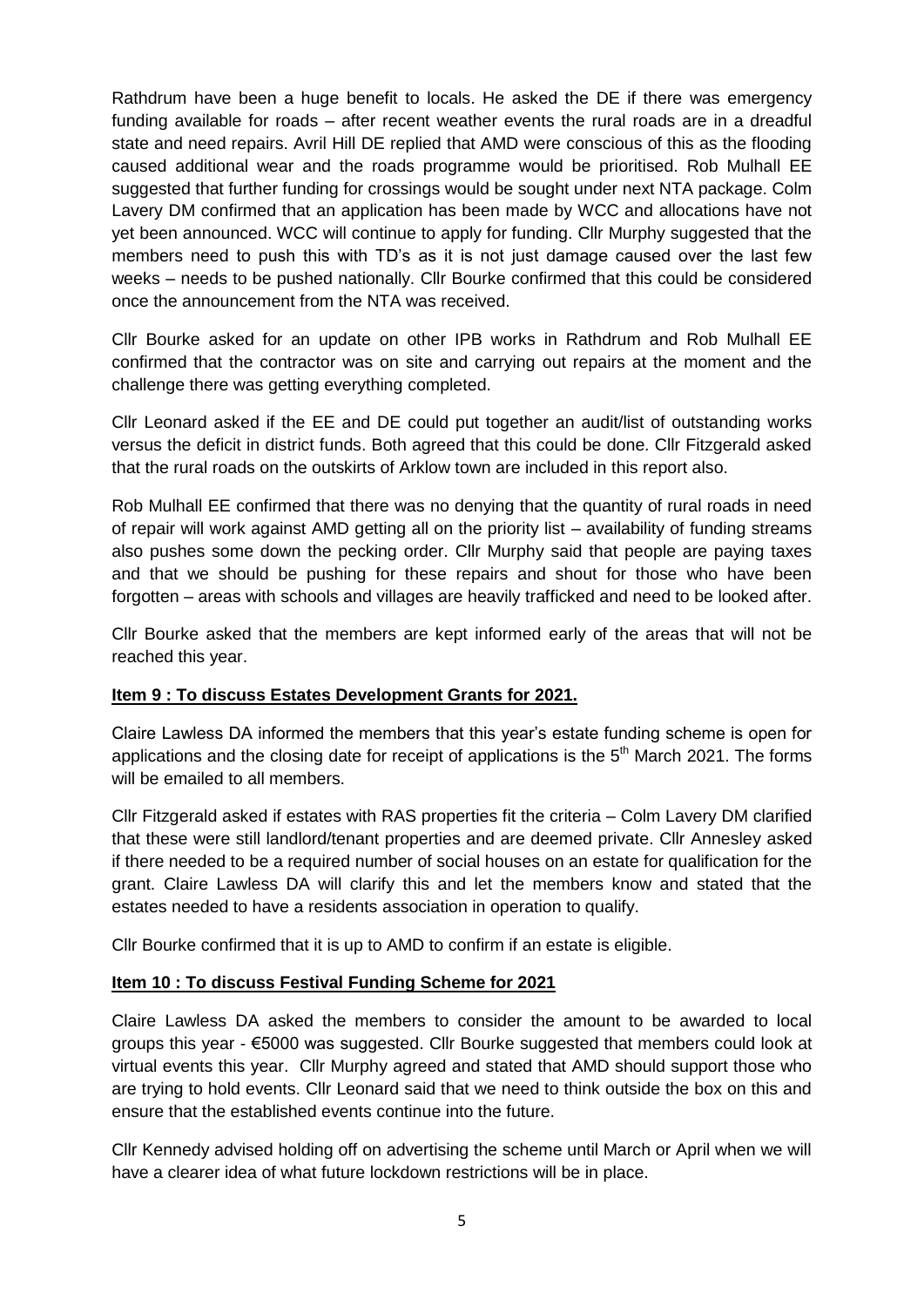# **Item 11: To receive an update on Arklow Municipal Districts response to recent Flooding**

Cllr Bourke said that recent water levels were unprecedented. Cllr Annesley commended the Local Authority for its response – different to river flooding with the volume of rain that fell. Webb's river burst its banks and the flooding on Sea Rd was unbelievable and thanks to Rob and the outdoor staff for their efforts to keep damage to a minimum. Funding will need to be made available for these events – the construction of Bridgewater has mitigated some of the risk but further along needs to be protected.

Cllr Fitzgerald said that South Green escaped flooding because works there have made a difference. The Sea Rd area, Webb's river and the caravan park, were not so fortunate and were in a desperate state. It is hard to source funding at the moment but something needs to be done, if the rain had not stopped….the damage would have been unmentionable.

Cllr Leonard asked if an analysis of the drainage network has been carried out – Can the FRS accommodate some of the infrastructure required – Tree planting is also a key element of flood defence and needs to be looked at. Is there a drainage maintenance plan in place or are works/repairs reactionary?

Rob Mulhall EE confirmed that the drainage network is actively managed and maintained when required – any recent issues were related to the sheer volume of water and not a localised issue. Cllr Leonard acknowledged the experience of current staff and urged that consideration be given for when staff retire to have that knowledge passed on. Cllr Fitzgerald also confirmed that currently they are well on top of the situation and not much more could have been done and noted the works carried out on a 10km stretch in the recent months helped tremendously.

Colm Lavery DM confirmed that the Major Emergency Management team were monitoring the weather situation with Met Eireann and recent weather was considered a freak event and past what was predicted no system could take that level of rainfall without issues – water was free-flowing where possible, locations with combined wastewater systems were problematic and IW are aware of this. All systems are mapped to ensure that we can deal with any issues.

# **Item 12 : To receive an update on the LA Housing Energy Fabric Upgrade Programme of Works and what is planned for 2021.**

Cllr Bourke stated that he had received complaints from tenants that they had been left out of fabric upgrade schemes while other tenants on the estate had the upgrade works done – Cllr Fitzgerald commented that currently redbrick houses cannot be included for the insulation upgrade works and reiterated that the older housing stock in the district need to be assessed and works carried out where necessary – focus initially should be on the age of the estate.

Cllr Kennedy thanked the staff in the MD for works carried out in the district and stressed that more properties require fabric upgrades – stitch in time saves nine. The report received is not good enough and the members need to see a comparative report covering the last few years. AMD needs to request a more in depth report.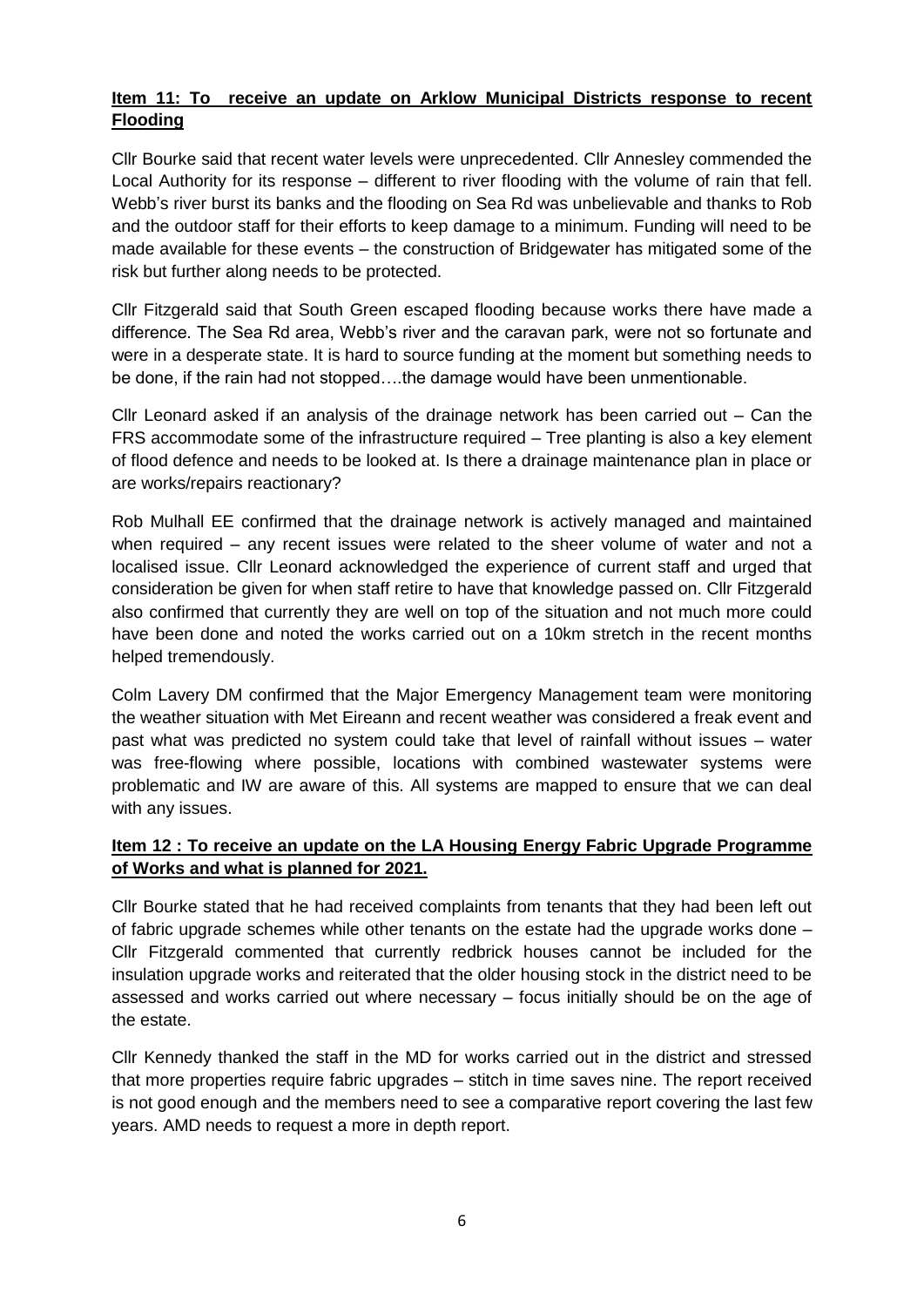Cllr Murphy agreed – tenants are paying high rents for inadequate houses and they should expect a high standard.

Cllr Annesley said he has been very vocal on the SPC and it is not acceptable that the information is not forth coming – funding needs to be put in place. This comment is made not to criticise staff but to request better communication.

Colm Lavery DM confirmed that the members agree on an amount for fabric upgrades as part of the budgetary process. It would be appropriate for a representative from the Housing Management to be invited to attend an AMD meeting. Cllr Bourke agreed and asked Claire Lawless DA to invite a representative to the next meeting.

## **Item 13 : To discuss future housing needs in Arklow MD.**

The members discussed possible options for building in Arklow Municipal District – one suggestion was to consider de-zoning lands around towns and another to build inwards – one 8 acre site in Arklow town could be considered for purchase.

Further discussion continued on potential sites in the town and what needs could be met by looking at sites within the town boundaries. This is to be discussed with the CE to put forward all options if both, extending the town boundaries or building inwards were to be considered. A partnership development approach could also be considered.

Colm Lavery DM agreed to broach this with the CE and explore all options.

## **Item 14 : To receive an update on the Harbour Charges for Arklow and Wicklow.**

The draft schedule of charges is to be circulated to the members for their comments.

Cllr Leonard said it is so important for all stakeholders to have an input here as any plan would have implications for vessels docking in Arklow.

Cllr Fitzgerald agreed and said the fishermen need to be on board with any plans.

Cllr Bourke asked if there was time available to tease this out and Claire Lawless DA stated that the schedule was for information purposes for the moment and would clarify the process and advise the members further.

#### **Item 15 : To receive an update on the Kilbride Graveyard.**

The first step for the future of the graveyard is to put together a conservation plan – this can then be used going forward when applying for future funding.

Cllr Bourke asked if it would possible for the TUS group to continue their work in the graveyard and clarification is needed on this – would they be insured to continue.

Cllr Murphy said that the Heritage Officer works closely with the group leader and Philip Geoghegan the conservationist. Cllr Murphy also expressed concern about the group working there when the graveyard was now under new ownership. Cllr Murphy suggested that the District Administrator meet with Deirdre, Jennifer and Philip on zoom to clarify things.

Cllr Kennedy expressed huge thanks to Jennifer and for her dedication to keeping the site in order and giving it a future. Cllr Leonard stated that it would attract tourists and would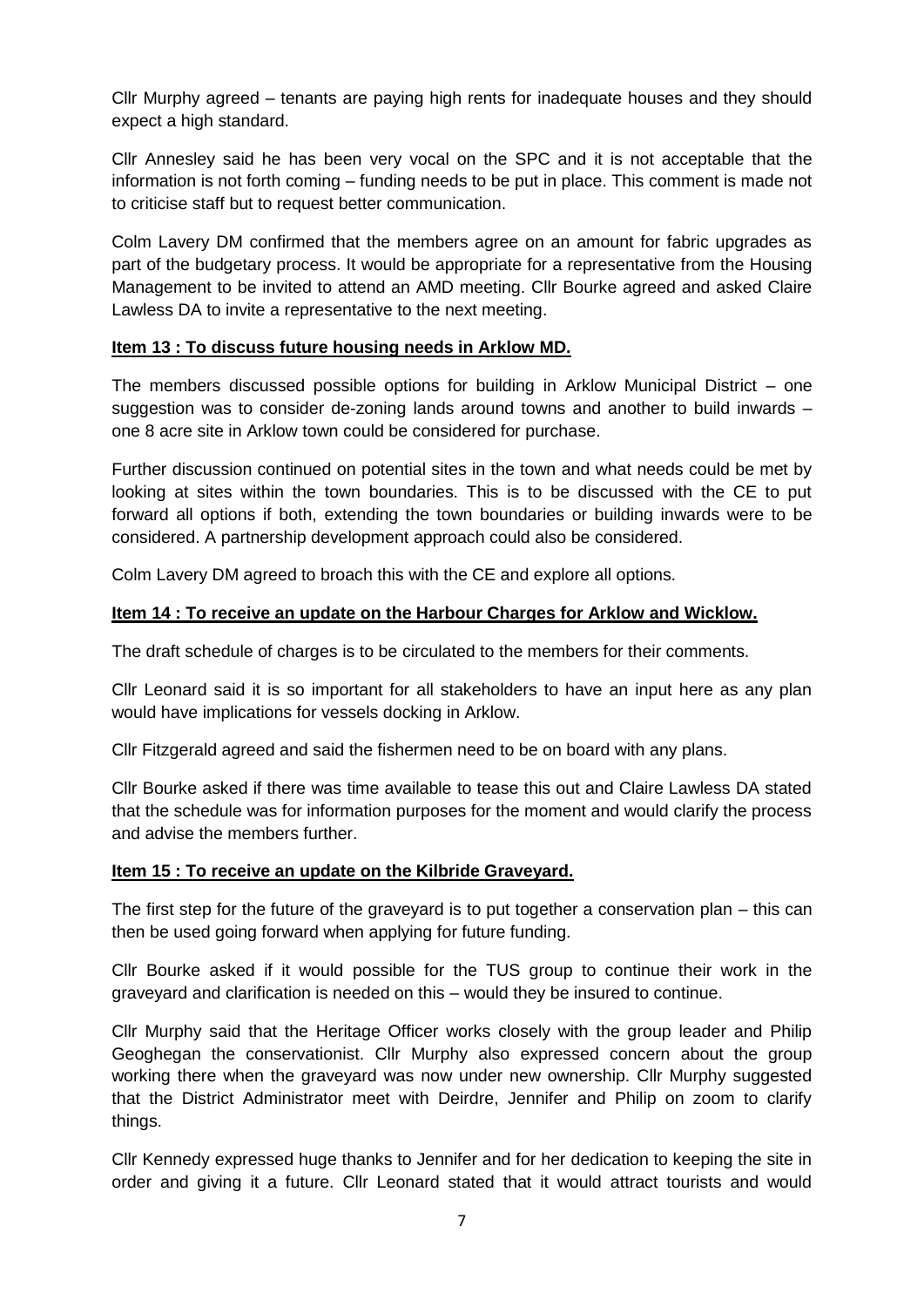connect tourist points in the town and would look really well if the pyramid could be lit up and visible from the N11.

#### **Item 16 : Correspondence**

No correspondence received.

## **Item 17: A.O.B**

Cllr Kennedy thanked the Cathaoirleach, District Manager and Chief Executive for meeting to discuss the future of St Gabriel's Graveyard – The update clarified that there are 150 spaces left and on current usage that gives another 4 years – if the trees were removed this would give an extra 20 spaces – with an extension by pushing back a wall another 100 spaces could be made giving an extra 3 years – Up to 7 years with remedial works. The CE is to liaise with the district engineers to progress future plans. Cllr Kennedy confirmed that something has been achieved and the members will push this forward. Cllr Kennedy asked the members to come forward with any suggestions. Cllr Fitzgerald said he was relieved to hear that there was a potential 7 years – this gives WCC time to make plans for the future.

Cllr Leonard stated that the removal of trees would not be the preferred option and she would not agree to this – it brings solace to many knowing their loved ones are near nature – Arklow needs another graveyard, some of the land at Churchview could be considered for planting more trees and this would also improve the drainage. Cllr Fitzgerald confirmed he would also prefer a new site but has no issue with trees being cut back in St. Gabriel's.

Cllr Bourke said he was encouraged that the CE requested reports on this. Cllr Kennedy asked all to come back to him with proposals and to work on this together to get a new graveyard for the town – it will not happen overnight. Cllr Leonard asked that the members are kept informed as things proceed.

Colm Lavery DM stated that the upcoming meeting was the initial step to identify issues and whatever plans are drawn up will come back to the members for their input. Remedial works will give AMD time until a new graveyard is established.

\_\_\_\_\_\_\_\_\_\_\_\_\_\_\_\_

Cllr Annesley has received several complaints about dog fouling – one in particular from a young girl in Avoca highlighting the lack of signage and bins, she has also written to the Seanad about this. More bins are needed on public walkways.

The members discussed the delays in getting public lighting repairs done – most probable cause is the plan to replace infrastructure. Colm Lavery DM confirmed that a meeting is to take place with ESB Networks and AMD will have an update then.

\_\_\_\_\_\_\_\_\_\_\_\_\_\_\_\_\_

There is an issue with older poles that needs to be addressed quickly – national issue – The long term plan is to retrofit with LED. Declan O'Brien and his team have put a huge amount of work in over recent months – 180 off the list.